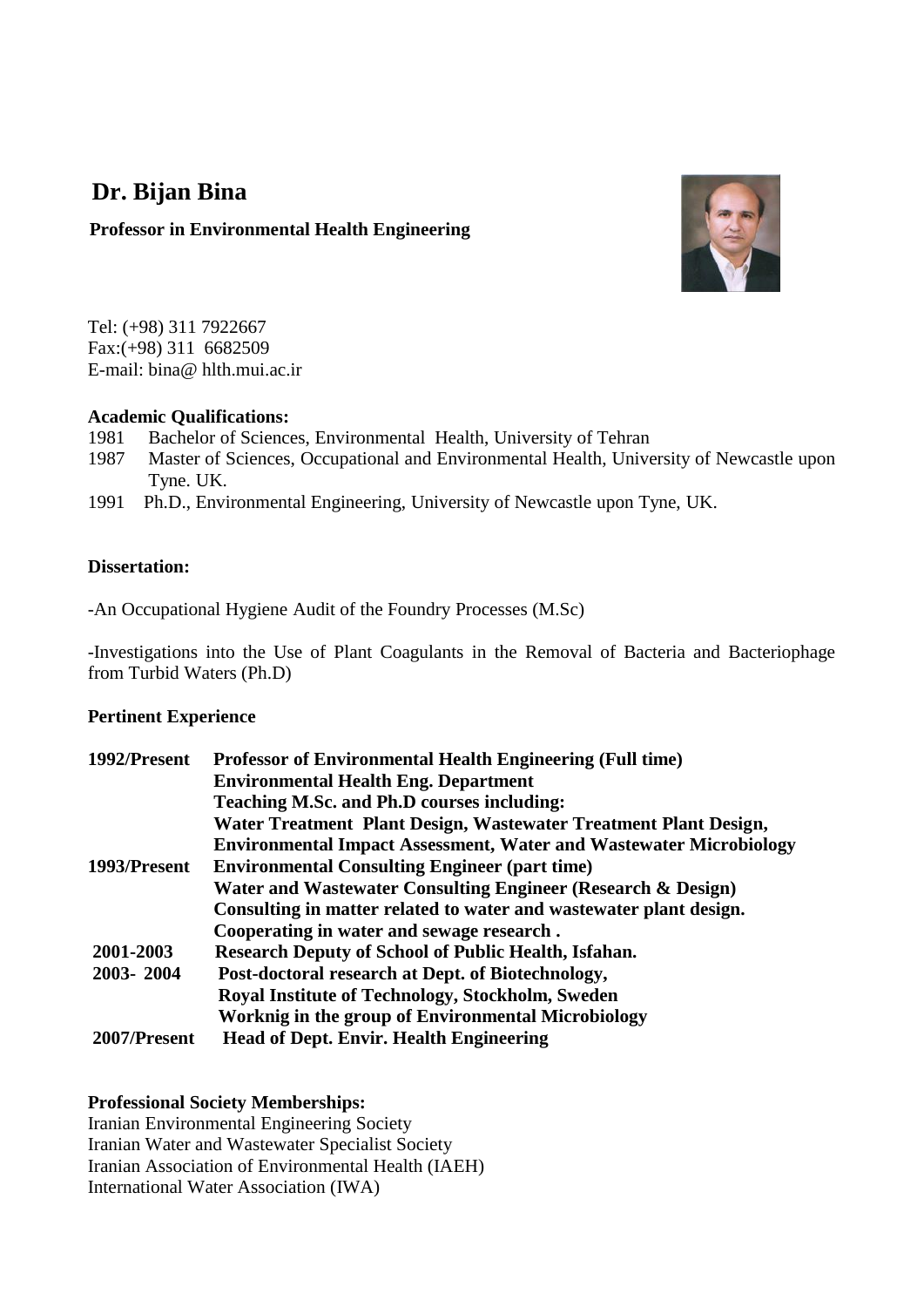## **Publications:**

**1-Thomson,AJ. Evison,LM . Bina,B .Wastewater Reuse for Agricultural Irrigation**. Report OD/TN 62, HR Wallinaford, July 1992.

**2-Bina,B.Evison,LM.The Use of Vicia Faba as a Natural Coagulant in Water Clarification**. J. Water & Sewage, Vol. 16, 1996

**3-Arbabi,m. Movahhedian H, Bina B.Engelberg Guideline Value Survey in Isfahan South and North Wastewater Treatment Effluents**. J. Water & Sewage, Vol.17 1996.

**4- Shahmansouri M, Bina B ,Rezaei R. The Efficiency of Slow Sand Filters in Removal of Coliform and Organic Matter** J. Water & Sewage, Vol.18 1996 .

**5- Bina B ,Movahhedian H,Nikaein M. The Relationships Between the Ciliate Populations Diversity and Effluent Quality in Activated Sludge Plants**. *J. Water & Sewage*, Vol.19 1996.

**6- Bina B , Shahmansouri M ,Vakili B.The Use of Yeast as a Natural Polyelectrolyte in Water Treatment and Removal of E.coli**. *J. Water & Sewage*, Vol.22 1997 .

**7- Bina B, Pourmoghadas H, Hehdarmah A. The Comparison of Physico-chemical Quality of Zayandehrud River with Common Biological Indices***. J. Water & Sewage*, Vol.24 1998 .

**8-Shahmansouri M, A. Mesdaghinia A and B Bina. Alum Recovery from Sludge of Isfahan Water Treatment Clarifieres,** *J. Water and Wastewater***, 1998** 

**9-Movahhedian H, Bina B and M Vahid. The Effect of Using Effluent from North Wastewater Treatment Plant in Heavy Metals accumulation in Soil and Plants.** *Journal of Research in Medical Sciences*, Vol.4 No. 2,3, 1999.

**10-Kalantary A, Taleby M, Bina B and Shariyari, S. Determination of Mineral Arsenic in Isfahan City Ambient Air.** *Journal of Research in Medical Sciences*, Vol. 5No. 2, 2000.

**11-Movahhedian H, Mesdaghinia A and Bina B. Performance Evaluation of Isfahan Aerobic Digesters for Stabilization of Mixed Municipal Sludge.** *Journal of Research in Medical Sciences*, Vol. 2. No. 2, 2000**.**

**12- Kalantari A, Talebi M, Bina B. Determination and Investigation of the Trend of Gaseous Mercury in the Atmosphere of Isfahan**. *J. Shahid Sadoughi University*. Vol. 8, 2001.

**13- Bina B, Shahmansouri M, Chinaee, H. Pilot Plant Study on Natural Coagulants as Coagulant Aids in Water Supply**. *Research in Medical Sciences*. Vol. 6. 2001.

**14- Shahmansouri M, Bina B, Uromeye H. Study of High Rate Sedimentation Tank in Water Treatment Plants**. *Research in Medical Sciences*. Vol. 6. 2001.

**15-Kalantari A, Talebi M, Bina B. Determination of Mobility and Bioavailability of Heavy Metals in the Urban Air Particulate Matter of Isfahan**. *Research in Medical Sciences*. Vol. 6. 2001.

**16- Movahhedian H, Bina B, Takdastan A, Evaluation of Digested Sludge Using Sanitary Indices in Isfahan Wastewater Treatment Plants,** *J. Water and Wastewater*, Vol. 36, 2001.

**17- Mahvi A, Bina B, Saeedi A. Heavy Metal Removal from Effluents by Natural Fibers**. *J. Water & Wastewater*, Vol. 43, 2003.

**18- Bina B, Asadi M. Environmental Impact Assessment of Isfahan Zayandehrud Dam***. J. Water & Wastewater*, Vol. 44, 2003.

**19- Bina B, Abtahi M, Vahid M, Removal of Heavy Metals Using Wood Dust from Industrial Wastewater.** *J. Research in Medical Sciences*, Vol. 8,No.3, 2003.

**20- Shahmansouri M, Bina B, Felahati M. Color and Organic Removal from Textile Wastewater Using Water Treatment Wastes.** *J.Hamdard Medicus*, Vol. XLVI, 2003.

**21- Bina B, , Asgari Gh. Survey of Dyes Removal by Mixed Magnesium Chloride and Alum from Textile Effluents,** *J. Water and Wastewater*, Vol. 47, 2003.

**22- Bina B, Movahhedian H, Amini, A. Evaluation of Potentially Harmful Substances in Dried Sludge of Isfahan Wastewater Treatment Plants,** *J. Water and Wastewater*, Vol. 49, 2004.

**23- Bina B, Movahhedian H, Asgari Gh. The Effect of Lime Stabilization on the Microbiological Quality of Sewage Sludge,** *Iranian J. Env. Health Sci. Eng*., Vol. 1. 2004.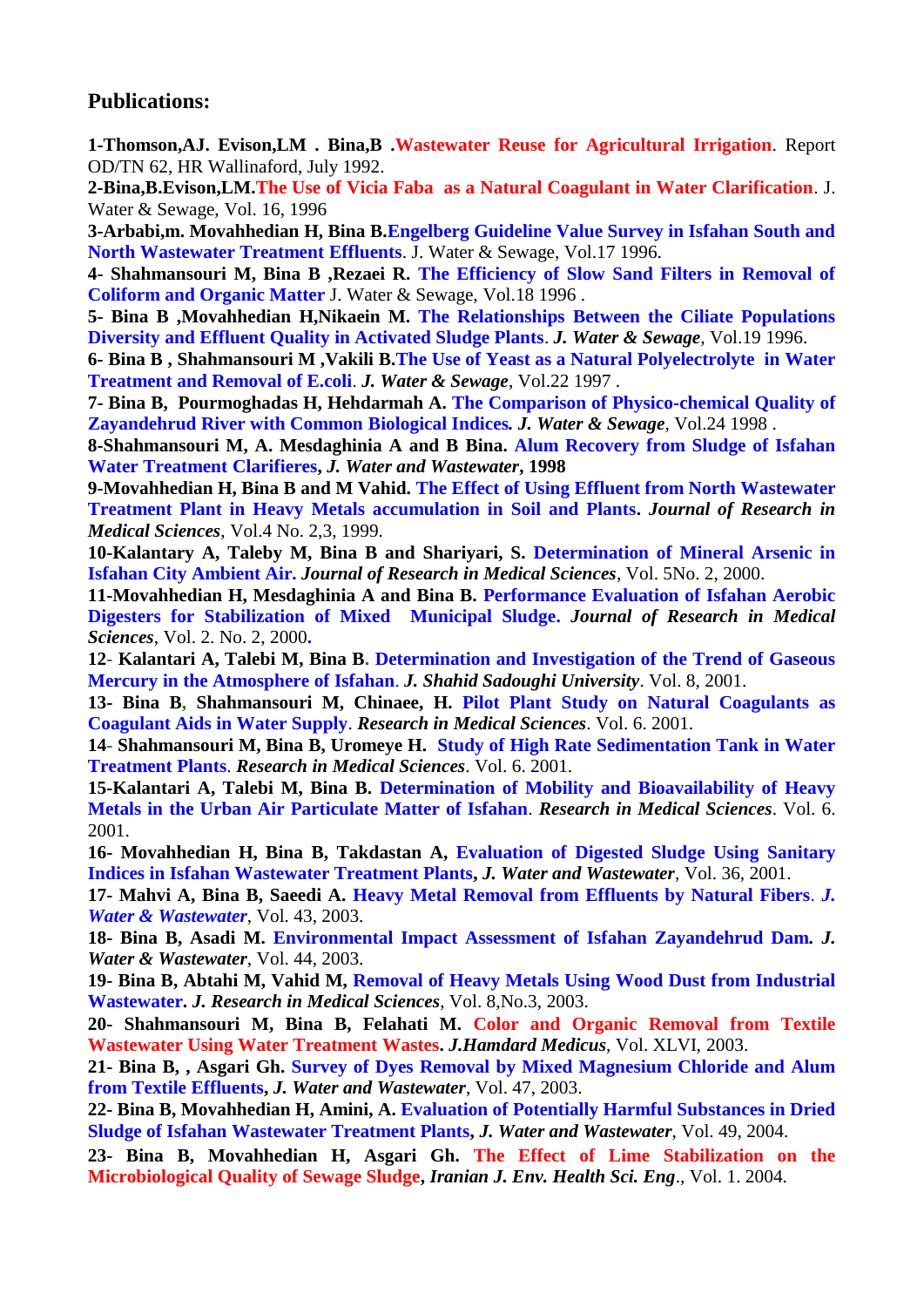**24- Amin M. Morgenroth E, Raskin L, Torkian A, Bina B, Movahedian H. Influence of the Antibiotic Erythromycin on Anearobic Treatment of a Pharmaceutical Wastewater** , *Journal of Research in Medical Sciences*, Vol. 9 No. 4, 2004

**25 Bina B, Dehghanzadeh R, Torkian A, , Pourmoghadas H, Kalantary A. Removal of Styrene from Waste Gas Stream Using a Biofilter**, *Journal of Research in Medical Sciences*, Vol. 9No. 6, 2004

**26- Movahhedian H, Bina B, Moienian Kh. Effects of aeration rate and detention time on thermophilic aerobic digestion of mixed sludge and its dewater ability***, Inter. J. of Environ. Sci. and Tech*, Vol. 1, No. 4. 2005

**27**- **Bina B. Efficiency of a Small Scale Hydroponic Wastewater Treatment**, *J. Water and Wastewater*, Vol. 52, 2005

**28- Kalantari A, Bina B, Taleby M, Loloee**. **The Relationship between Polycyclic Aromatic Hydrocarbons and Heavy Metals**, *J. Research in Health Sciences*, vol.4. Number 2, 2004

**29- Dehghanzadeh R, Torkian A, Bina B, Pourmoghadas H, Kalantary A. Biodegradation of Styrene laden waste gas stream using a compost-based biofilter,** *Chemosphere*, vol. 60, pp 434-439, 2005**.**

**30-Torkian A.; Amin M.M; Bina B.; Movahedian H. Performance Comparison of horizontalflow anaerobic immobilized sludge (HAIS) and upflow anaerobic sludge bed (UASB)reactor using synthetic . Journal of Sharif University ,No. 29,63-70, 2005.**

**-13بینا - اویسا – ت مسا مط لعاا ا اا ما –درجاا اااار باا روم ماام و میاا ب دایسا در یساد س م ت ا یا ف ضالب آب و ف ضالب 3131-** 

۳۲–بینا — قیصری — بابامیر. تحلیلی پیرامون برخی از عوامل ایجاد کننده بالکینـگ و روش کنتـرل آن (قسـمت اول) – آب و **ف ضالب 3131** 

**-11بین – قی ام – ب ب میا تحلیلی پیاام باخی ا ع امل ایج د نناده ب لکینا و رو ندااآ آ س قسا و دو آب و ف ضالب 3131** 

۳۴-قیصری – بینا. دفع فاضلابهای شهری و خطر ایجاد پدیده اتر بفیکاسیون در منـاطق ساحلی.نشـر به دانشـکده بهداشـت –  **3131**

**-13بین پد نسیل اذف و رشدمجدد ب دایس م ش خص آل دگی مدف عی و ل نال در آبس م درت یا شاده با ا اد ده ا**  دانه گیاهی مورینگا اولیفرا.آب و فاضلاب -۱۳۷۳

**-13م ادی – بین – ا رب بی بار ی راندم با ا ه م تثبیو در اذف تخم انگلس و لی امس م مدف عی آب و ف ضالب – 3131**

۳۷–بینا – شاهمنصوری – ذهب صنیعی . استفاده از پر منگنات پتاسیم بعنوان کمک منعقـد کننـده در عملیـات تصـفیه آب . **آب ف ضالب - 3131**

**-13بین - م ادی – آیاامل اده شن یی گ نا ب دام رشدا ام غ لب در ا ت یا خ نا ف ضالب و مق یسا آ ب اندیس اج ی لجن آب و ف ضالب – 3131**

**-13بین – واید د دجادم تحلیلی با فاایند ه م تجزیاا بیسا ا م و فع لیاو میکااو ارگ نیسام ها م ما ا در آ آب و ف ضالب – 3131**

**40-B.Bina.The use of Moringa Olifera Seed as a Natural Plant Coagulant in Removal of Clay Particles and E.Coli.Water & Sewage** 

**41-B.Bina. The use Vicia Faba a a Natura Coagulant in water Clarifiaton.Water & Sewage.1999**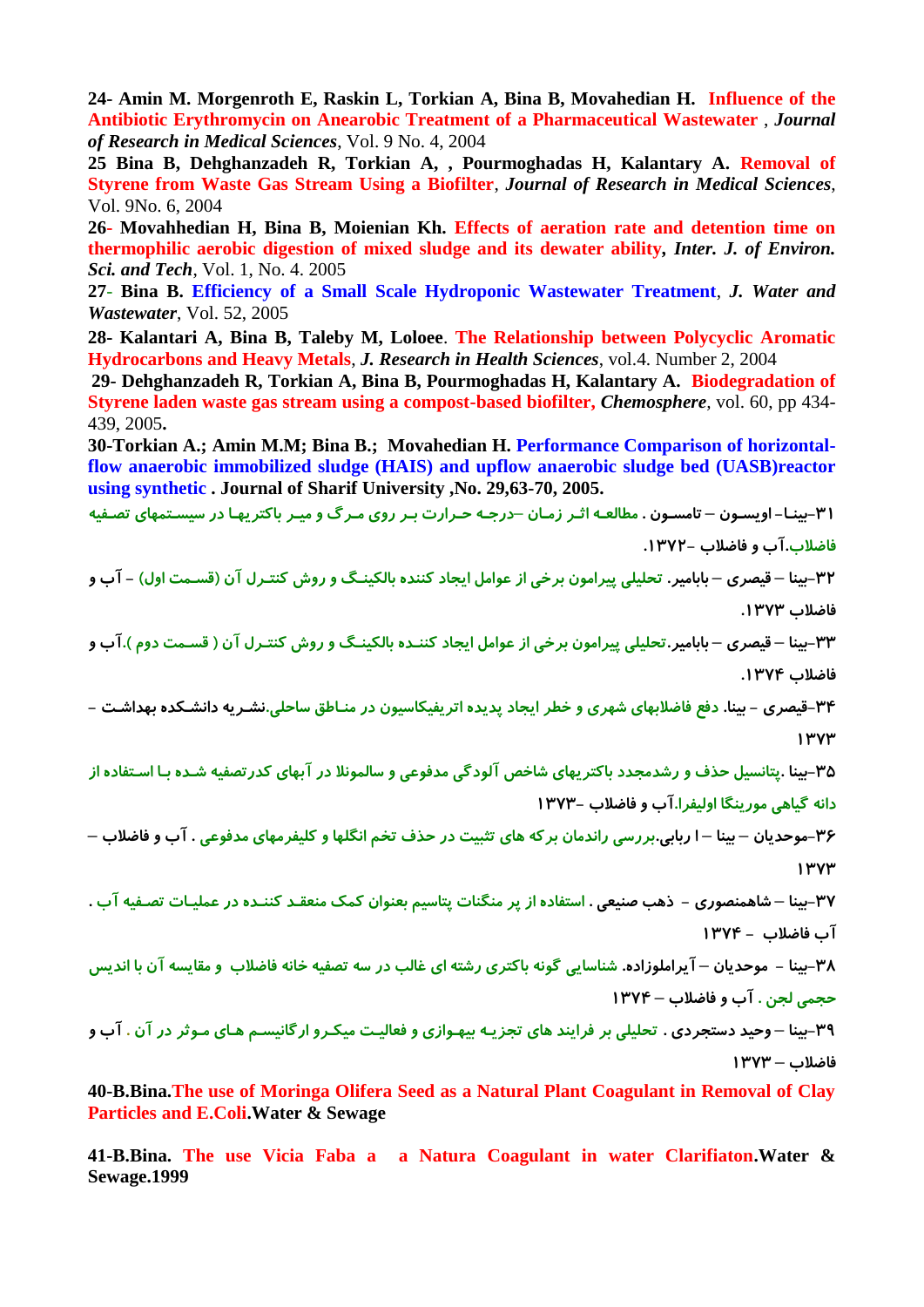**-42 تركيان- امين – بينا- موحديان. مقايسه ي عملكرد راكتور جريان افقي باا بساتر باباي بيزاوا ي ك راكتاور بستر لجن بيهوازي با جريان رو به بالا با استفاده از سوبستره سنتتيك. شريف- ٢٩ – ١٣٨٤** 

**-48 بينا- بور مانی. بررسی کيفيي منابع آب شرب ا نظر خورناده باودن در شازر بادراادران انافزان. مجلاه علمی-پژكهشی مرکزتحقيقات بزداشي محيط سال اكل شماره 8 – 4838**

**44- Asgari, G.H. Movahedian, H., Bina, B. Survey of indicator toxicity of Isfahan South Wastewater treatment using Daphnia magna. YAFT-E, vol. 5 No. 19, 2004.**

**45- Bina, B. Movahedian, H., Pourzamani, H. R. Effect of Influent COD/N ratio on Nitrification Rate in a Bach-scale Biological Reactor. J. Water and Wastewater, vol. 53, 2005.**

**46-Takdastan, H. Movahedian, N. Jafarzadeh, B. Bina. The Efficiency of Asnaerobic Digisters on Microbial Quality of Sludge in Isfahan and Shahinshahr Wastewater Tratment Plant**, *Inter. J. of Environ. Sci. and Tech***, Vol. 2, No. 1. 2005.**

**47-Mortazaei, S.; Bina, B. Evaluation of noise pollution in Isfahan urban areas.** *J. Hygiene& Health***, Vol.1/No.2-Winter 2006.**

**48- Dobaradaran, S. , Bina B., Nasr Isfahani, B. The Effects of Some Physical Parameters on Regrowth of Aeromonas Bacterium and Heterotrophic Bacreria in Isfahan Drinking Water System**, *J. Water and Wastewater*, **Vol. 57, 2006**.

**49- Shahmansouri, M.R., Taghipour, H., Bina, B., Movahedian, H. Biological Removal of Ammonia from Contaminated Air Streams Using Biofiltration System.** *Iranian J Env Health Sci Eng***, Vol. 2. No.2 pp 17-25, 2005.**

**50- Bina,B.; Kermani, M.; Movahedian, H.; Khazaei, Z. Biosorption and Recovery of Copper and Zinc from Aqueos Solution by Nonliving Biomass of Marin Brown Algae of Sargassum sp.** *Pakistan J Biological Scienc***es, J. 9(8): pp 1525-1530, 2006.**

**51- Kermani, M. Movahedian, H. Bina,B. Removal of Phenol from Aqueous Solution by Rice Husk Ash and Activated Carbon,** *Pakistan J Biological Sciences***, 9(10) pp 1905-1910, 2006.**

**52- A. Kalantari, B. Bina, M. Taleby, M. Loloee. The Relationship of Polycyclic Aromatic Hydrocarbons and Haevy Metals. Hamdard Medicus, Vol. XLIX, No. 4, 2006.**

**53- Taghipour, H. Shahmansoury, Bina. B. and Movahedian. Comparison of the biological NH3 removal characteristics of a three stage biofilter with a one stage biofilter. Int. J. Environ. Sci. Tech., 3(4): 417-424, 2006.**

**54- B. Bina, A. Shahsavani, Gh. Asghari, A. Hassanzadeh. Comparison of Water Turbidity Removal Efficiencies of** *Moringa oleifera* **Seed Extract and Poly-aluminum Chloride. Water and Wastewater, Vol. 61, 2007.**

**55- M.Loloei, B.Bina and M. Talebi. A study on relationship between the atmospheric quantity of heavy metals and PAH<sup>s</sup> in the city of Isfahan. The Journal of Qazvin Univ. of Med. Sci. Vol. 10, No. 1, spring 2006**

**56- Bina, B. Movahedian, H., Pourzamani, H. R. Effect of Influent COD/N ratio on Nitrification Rate in a Bach-scale Biological Reactor. Hamdard Medicus. Vol. 50, No. 3, 2007**

**57- Kermani, M, Bina, B. Movahedian, AminM.M. and Nikaen, M. Application of Moving Bed Biofilm Process for Biologi cal Organics and Nutrients Removal from Municipal Wastewater.**

**American J. of Environmental Sciences 4(6): 690-699, 2008**

**58- H. Taghipour a,**∗ **, M.R. Shahmansoury b, B. Bina b, H. Movahdian Operational parameters in biofiltration of ammonia-contaminated air streams using compost–pieces of hard plastics filter media Chemical Engineering Journal. 2008;137:198-204 [indexed in ISI]** ISSN: 1385-8947

**59- Khorsandi, H, Bina, B. ; Amin, M.M. Removal of Humic Substances from water by Advanced Oxidation Process Using UV/TiO2 Photo Catalytic Technology. Water and Wastewater, Vol. 19, No.66, 2009.**

**60- Mehdinegad, M, H; Bina, B. ; Nikaeen , M. ; Movahedian , H. Effectiveness of Chitosan as Natural Coagulant aid in Removal of Tubidity and Bacteria from Turbid Waters . Journal of Food . Agriculture & Environment Vol.7 (3 &4) , 2009.**

**-14 مزدی نژاد ، بينا ، نيک آئين ، موحدیان عطار . کارآیی آلوم تاوام باا کيتاو ان ك پاركتاين انیقاادی مورین اا**  اولیفرا در حذف ذرات کلوئیـدی و باکتریهـا از آب کـدر . مجلـه علمـی دانشـگاه علـوم پزشـکی گرگـان ، پـائیز **4833 ، دكره 44 ، شماره 8**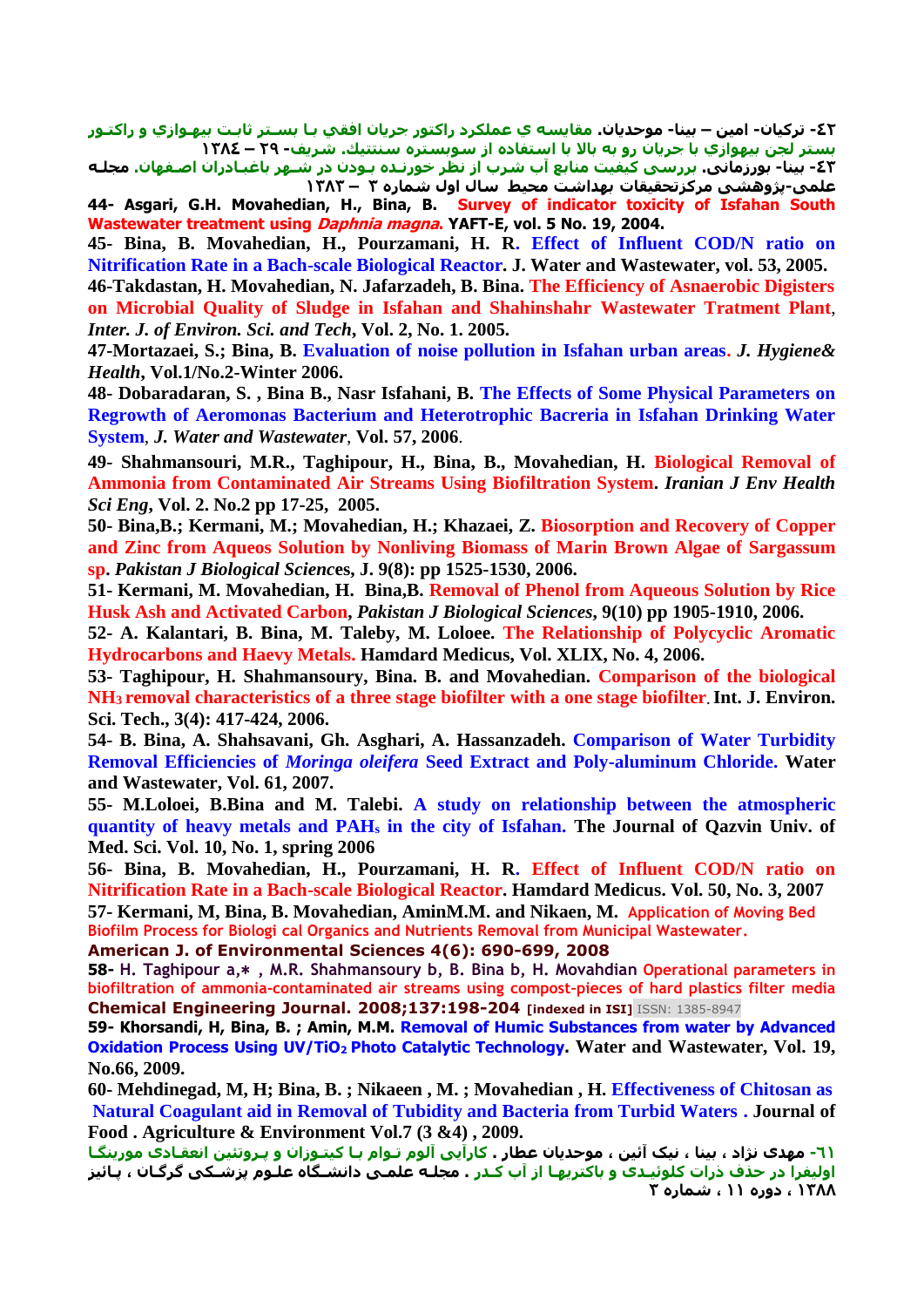**62- M.M. Amin, H. Hashemi, B. Bina, H. Movahedian Attar, H. Farrokhzadeh, M, Ghasemian. Pilot – Scale studies of combined clarification , filtration , and ultraviolet radiation systems for disinfection of secondary municiipal wastewater effluent . Desalination, Journal Published by Elsevier . vol.260, ISSN : 001-9164. 70-78, 2010**

**63- M.M. Amin, A. Khodabakhshi, M. Mozafari, B. Bina, S. KHeiri. Removal of Cr(VI) form simulated electroplating wastewater by magnetite nanoparticles. Environmental Engineering and Management Journal . Vol. 9. No. 7, 921-927. 2010**

**64- M.M. Amin, A. Ebrahimi, M. Hajian , N. Iranpanah. B. Bina . Spatial Analysis of three agrichemicals in grooundwater of isfahan using GS<sup>+</sup> . Iran J. Environ . Health. Sci. Eng. , 2010. vol. 7, No. 1, pp. 71-80.**

**-16 کرمانی ، بينا ، موحدیان ، امين ، نيک آئين ، بررسی عملگرد ك مدل سا ی فرایند بيوفيلمی با بستر** <mark>متحرک به منظور حذف ترکیبات مفذی از فاضلاب ، مجله آب و فاضلاب ، شماره ۳ سال ۱۳۸۹.</mark>

**66- H.Khorsandi, H. Movahedian, B.Bina, H. Farrokhzadeh. Innovative anaerobic upflow sludge Balanket for Nitrogen Removal from municipal waste water. Int. J. Environmental Sci. Tech, 8(2), 417-428, Spring 2011**

**67- Zafarzadeh, A.; Bina, B.; Nikaeen, M.; Attar, H. Movahedian & Nejad, M. Hajian***.* **Performance of Moving Bed Biofilm Reactors for Biological Nitrogen Compounds Removal from Wastewater by Partia; Nitrification-Dentrifiction Process**

**68- M. Mokhtari, M. Nikaeen, M. Amin, B.Bina, A. Hasanzadeh. Evaluation of Stability Parameters in In-Vessel Composting of Municipal Solid Waste. Iran J. Environ. Health. Sci. Eng. Vol. 8. No.4. pp 325-332, 2011**

**69- B. Bina, M. M. Amin, A. Rashidi, H. Pourzamani. Benzene and Toluene Removal by Carbon Nanotubes from Aqueous Solution. Archives of Environmental Protection, vol.38 no.1 pp 3-25, 2012.**

**70- H.R. Pourzamani, H. Bina, B. Rashidi, A. Amin, M.M. Performance of raw and regenerated multi- and single-walled carbon nanotubes in xylene removal from aqueous solutions. International J. Environmental Health Engineering, Vol.1, Issue 1, January 2012**

**71- A. Mohammadi, B. bina, A. Ebrahimi, Y. Hajizadeh, M.M. Amin, H. R. Pourzamani. Effectiveness of nanozeolite modified by cationic surfactant in the removal of disifection byproduct precursors from water solution. International J. Environmental Health Engineering, Vol.1, Issue 1, January 2012.**

**72- A. Tavasolifar, B. Bina, M.M. Amin, A. Ebrahimi, M. Jalali. Implementation of hazard analysis and critical control points in the drinking water supply system. International J. Environmental Health Engineering, Vol.1, Issue 3, March 2012.**

**73-M. Vahid Dastjerdi, H. Movahedian, B. bina. Accumulation of heavy metals in agricultural products irrigated with treated municipal wastewater. International J. Environmental Health Engineering, Vol.1, Issue 8, August-Septermber 2012.**

**74- A. Ebrahimi, M.M. Amin, B. bina, M. Mokhtari, H.R. Alaghebandan, M.R. Samaei, H. Hashemi. Prediction of the energy content of the municipal solid waste. International J. Environmental Health Engineering, Vol.1, Issue 6, June 2012.**

**75- M.M. Amin, H. Hashemi, B. Bina, M. Hatamzadeh, M. Abdellahi. Disinfection of water and wastewater of Isfahan water and wastewater treatment plants by gamma irradiation. International J. Environmental Health Engineering, Vol.1, Issue 8, August-September 2012.**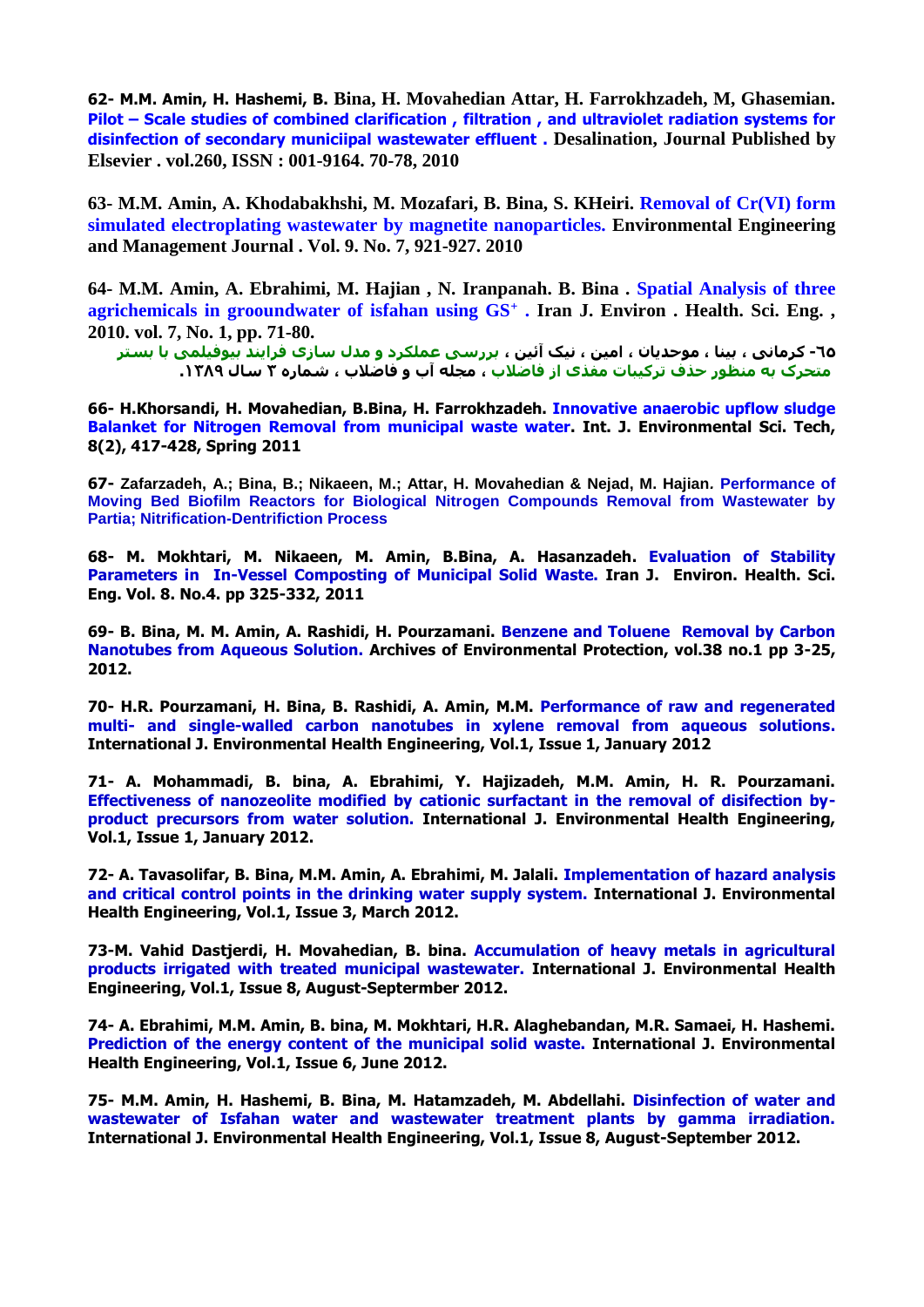**76- F. Hesami, B. bina, A. Ebrahimi, M.M. Amin. Arsenic removal by coagulation using ferric chloride and chitosan from water. International J. Environmental Health Engineering, Vol.1, Issue 9, October-December 2012.**

**77- M. Khishdoost Borazjan, B. bina, M.M. Amin, E. Taheri, A. Hassanzadeh, M. Modarresi. Optimization of treatment process of Bushigan treatment plant in respect of turbidity and total organic carbon reduction. International J. Environmental Health Engineering, Vol.2, Issue 5, September-October 2013.**

**78- F. Hesami, B. bina, A. Ebrahimi. The effectiveness of chitosan as coagulant aid in turbidity removal from water. International J. Environmental Health Engineering, Vol.2, Issue 6, November- December 2013.**

**-92 بينا، امين، رشيدی، پور مانی. حذف اتيل بنزن ك ایلن ا محلول های آبی توسط نانو لوله های کربنی، مجله تحقيقات نظام سالمي، سال هفتم ، شماره 1 سال .4821**

**-31 خدابخشی، امين، مظفری، بينا. حذف کركم شش ظرفيتی ا پساب شريه سا ی شده ننایع آبگاری**  توسط نانو ذرات مگهمایت، مجله تحقیقات نظام سلامت، سال ششم ، سال ۱۳۸۹.

۸۱- جعفری، بينا، مرتضايی، ابراهيمی، عبداله نژاد. بررسی وضعيت آلودگی صوتی در شهر اصفهان، **مجله تحقيقات نظام سالمي، سال هفتم ، شماره 6 سال .4821**

**-32 مزدی نژاد، شاه منصوری ، بينا. جداسا ی شوینده های آنيونی با فرایند شناكرسا ی با هوای محلول ا آب های سطحی، مجله تحقيقات نظام سالمي، سال هفتم ، شماره 6 سال .4821**

**-38 بينا، ابراهيمی، محمدی، امين، پور مانی. کارایی نانو ئوليي انالح شده با سورفگتاني کاتيونی در**  حذف پیش سازهای محصولات ثانوی گندزدایی از آب آشامیدنی، مجله تحقیقات نظام سلامت، سال **هفتم، شماره 6 سال .4821**

**-34 توسلی فر، بينا، امين، ابراهيمی، جاللی. طراحی سامانه تجزیه ك تحليل خطر ك نقاط کنترل بحرانی**  در سيستم تامين و توزيع آب آشاميدني اصفهان از منبع تا نقطه مصرف، مجله تحقيقات نظام سلامت، **سال هفتم ، شماره 1 سال .4821**

**-36 بينا، محمدی، ابراهيمی، امين، پور مانی، نیمتی منصور. بررسی دلظي کلركفرم در شرگه تو یع آب شزر انفزان ك پزنه بندی آن با سيستم اطالعات جغرافيایی (GIS(، مجله تحقيقات نظام سالمي، سال هشتم ، شماره 2 سال .4824**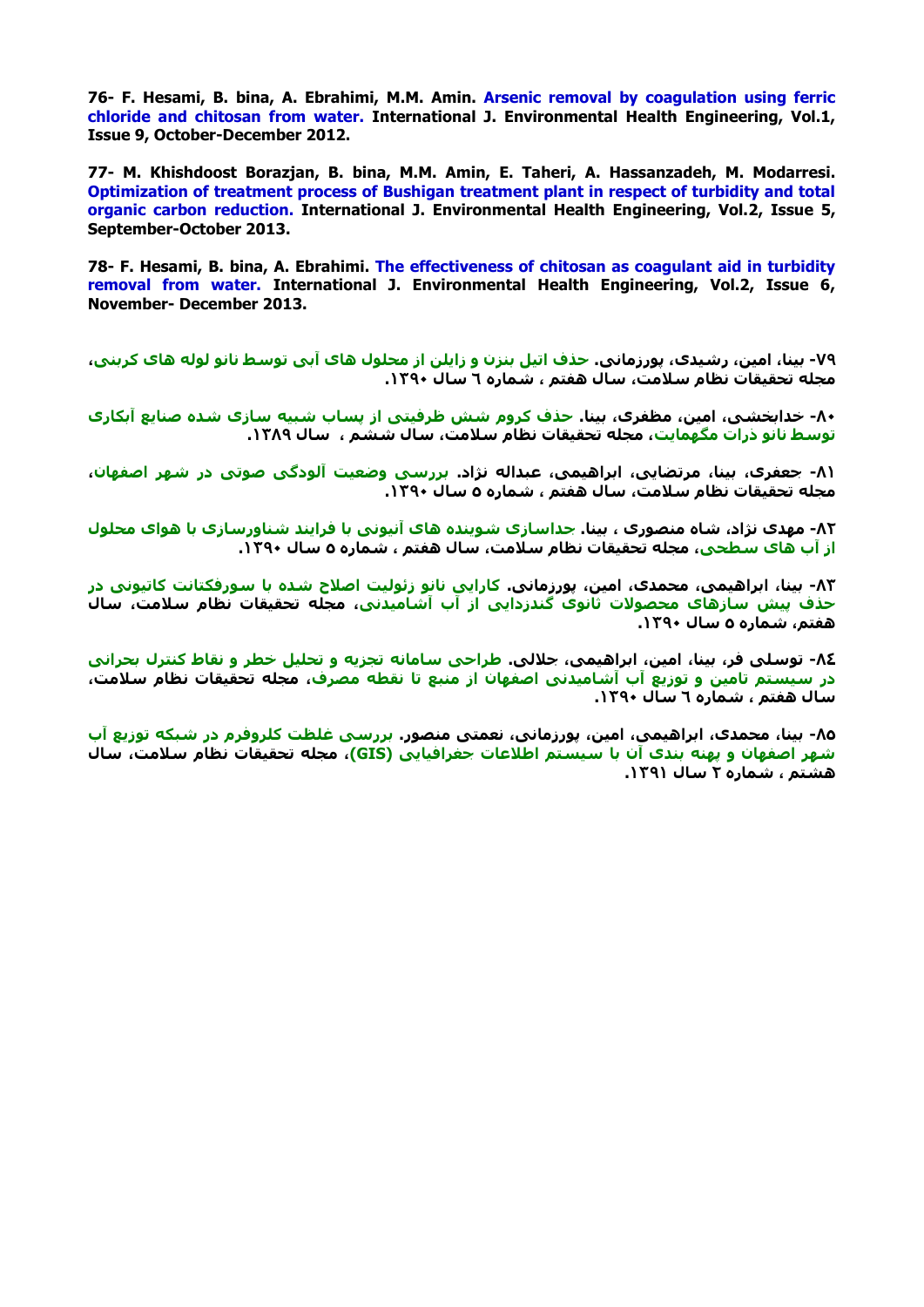## **Research projects:**

- 1- Environmental Impact Assessment of Isfahan Zayandehrud Dam.
- 2- Environmental Noise Control in Isfahan City.(2000)
- 3- Air Pollution Control in Isfahan City.(1993)
- 4- Cause and Control of Activated Sludge Bulking in SWTP.(1995)
- 5- The Use of Natural Plants as Coagulant aids.(1998)
- 6- Chemical and Microbiological Quality of Bottled Water in Iran (2001).
- 7- Comparison of Natural and Synthetic Activated Carbon in Removal of Organic Color (2002).
- 8- Survey of Water Quality for Corrosion Control in Baghbahdoran Distribution System (2003)
- 9- Comparison of Extracted protein of Moringa oleifera seed with Poly Aluminum Chloride in Removal of Turbidity(2006)
- 10- Removal of Phenol from Aqueous Solution by Rice Husk Ash and Activated Carbon (2005).
- 11- Biosorption and recovery of Cu and Zn from aqueous Solutions by dead biomass of marine brown algae of Sargassum Sp.(2006)
- 12- Study of Microbial Quality of Ground Water in Lenjan District.(2004)
- 13- Prevalence of Legionella spp in Isfahan Swimming Pool Environment.(2005)
- 14- The effect of Presedimentation on the removal of suspended solids during flooding time in Isfahan Water treatment Plant (2006).
- 15- Removal of Humic Substances from Water by Advanced Oxidation Process using Uv/TiO<sup>2</sup> Photo Catalytic Technology (2007)
- -61 تولید جریان الکتریکی از فاضالب مصنوعی در راکتورهای بافل دار بی هوازی با استفاده از باطریهای زیستی بدون واسطه (MFCs (، شماره مصوب 212262 . -62 روش نوین گندزدایی آب و پساب با استفاده از اشعه گاما ، شماره مصوب 212622 . -61 بررسی کارایی سیستم تلفیقی زالل سازی ، فیلتراسیون اشعه فرانبفش UV در گندزدایی پساب تصفیه خانه فاضالب شمال در مقیاس پایلوت ، شماره مصوب 212622 . -61 بررسی تاثیرپروتئین انعقادی مورینگااولیفرا و کایتوزان به عنوان منعقدکننده توام با منعقد کننده آلوم به منظور حذف آلودگی در فرایند تصفیه آب ، شماره مصوب 213613 . -22 حذف و بازیافت مس و روی از محلولهایی که توسط بیومس غیر فعال جلبک قهوه ای سارگاسوم ، شماره مصوب 210262 . -26 بررسی راندمان بیوراکتور غشایی در تصفیه شیرابه حاصل از کارخانه کمپوست ، شماره مصوب .211226 -22 بررسی راندمان ستون و نانو ذرات آزاد اکسید آهن (III (در تصفیه شیرابه و کنترل میزان آزاد سازی آنها ، شماره مصوب ۲۸۸۲۸۶. -22 بررسی کارایی تصفیه پیشرفته به روش اولترافیلتراسیون در تصفیه .<br>پساب ثانویه تصفیه خانه فاضلاب شمال اصفهان در مقیاس پایلوت ، شماره مصوب ٢٨٨١٧٣. -22 بررسی حذف هیومیکی آب از طریق فرایند اکسیداسیون پیشرفته با فناوری فتوکاتالیتیکی 2Tio/UV شماره 212200 -22 طراحی سامانه تجزیه و تحلیل خطر و نقاط کنترل بحرانی (HACCP( برای سیستم تامین و توزیع آب آشامیدنی شهر اصفهان از منبع تا نقطه مصرف ، شماره مصوب 211222 11/1/21...... -21 بررسی میزان آلودگی صوتی در شهر اصفهان ، شماره مصوب 19/ V / 1 V . . . . . . . . . T A 9 ٣ ٢ ٩ -22 بررسی کارایی تصفیه پیشرفته به روش اولترافیلتراسیون در تصفیه خانه فاضالب شمال اصفهان در مقیاس پایلوت ، شماره مصوب

...........11/2/22.......211622بینا- امین